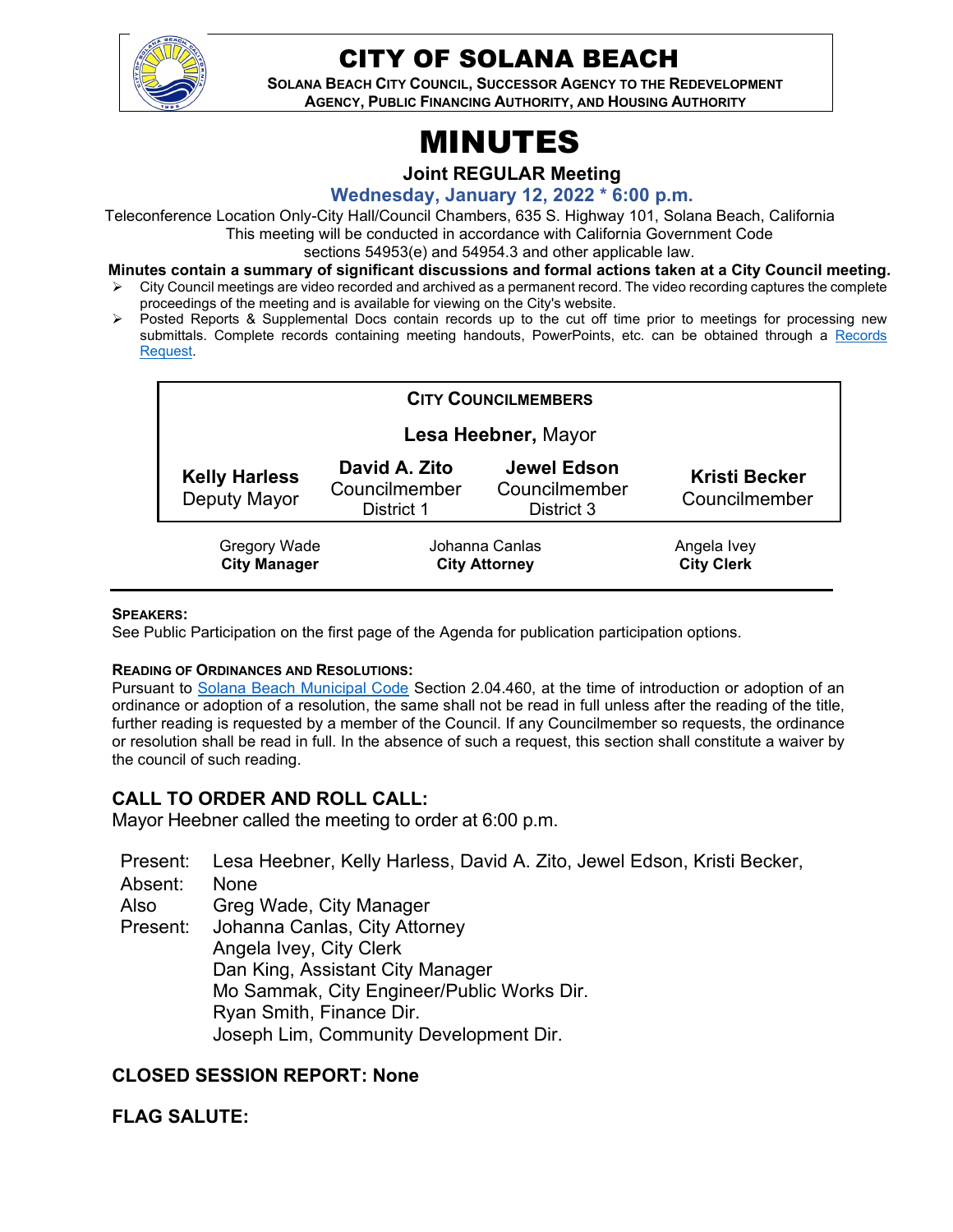**PRESENTATIONS:** *Ceremonial items that do not contain in-depth discussion and no action/direction.* 

SDG&E Via de la Valle Utility Line Reconfiguration

Joseph Gabaldon, Public Affairs Manager, introduced the item and SDG&E staff.

Kelli Fitzgerald, project manager, presented a Powerpoint (on file) reviewing the project.

Claudia Valenzuela, Public Affairs projects, said that they had been in communication with the Fairgrounds regarding events and had met with Solana Beach and Del Mar.

#### Council and the public speakers

discussed the plans in place to make sure traffic was not at a standstill during events but permitting work from 9:00 p.m. to 5:00 a.m., providing a detour for lane closures, waiting to start work until after some major events are over which would take them to around a May-August timeframe. Discussion continued regarding certain poles that run down the south side of Via de la Valle would not be a part of this project, that the project goal is to remove existing transmission lines but reconfigure another existing transmission line by installing a new underground section in Via de La Valle, they will be undergrounding two existing overhead circuits, that the undergrounding of transmission lines is being done under the Public Utilities Commission process.

#### **APPROVAL OF AGENDA:**

**Motion:** Moved by Councilmember Becker and second by Councilmember Zito to approve. **Approved 5/0.** Ayes: Heebner, Harless, Zito, Edson, Becker. Noes: None. Motion carried unanimously.

# **ORAL COMMUNICATIONS:**

*Note to Public: Refer to Public Participation for information on how to submit public comment.*  This portion of the agenda provides an opportunity for members of the public to address the City Council on items relating to City business and not appearing on today's agenda by having submitted written comments for the record to be filed with the record or by registering to join the virtual meeting online to speak live, per the Public Participation instructions on the Agenda. Comments relating to items on this evening's agenda are taken at the time the items are heard. Pursuant to the Brown Act, no action shall be taken by the City Council on public comment items. Council may refer items to the City Manager for placement on a future agenda. The maximum time allotted for each speaker is THREE MINUTES (SBMC 2.04.190).

Camilla Rang spoke about NCTD proposing a 1.7 mile long "ecologically and geologically destructive" fence prohibiting public access through these areas, that it was not in line with the Coastal Act or the desires of Del Mar, the lack of negotiation with surrounding cities on the height or placement of fences, having sent emails and letters to NCTD, Del Mar, and the California Coastal Commission pleading with them to stand up for the Coastal Act as co-applicants to the fencing grant that NCTD was relying on, and she requested that Council advise its NCTD board members to vote no on Jan 20<sup>th</sup> to protect the Coastal Act.

John Stahl spoke about NCTD holding a vote to approve fencing along Del Mar's entire upper bluff and an additional fencing track level for 1.7 mi. that would eliminate beach access. He said that drilling 2,000 fence post holes 3 ft. deep and filled with concrete would allow more water intrusion into an already fragile bluff, that the Coastal Commission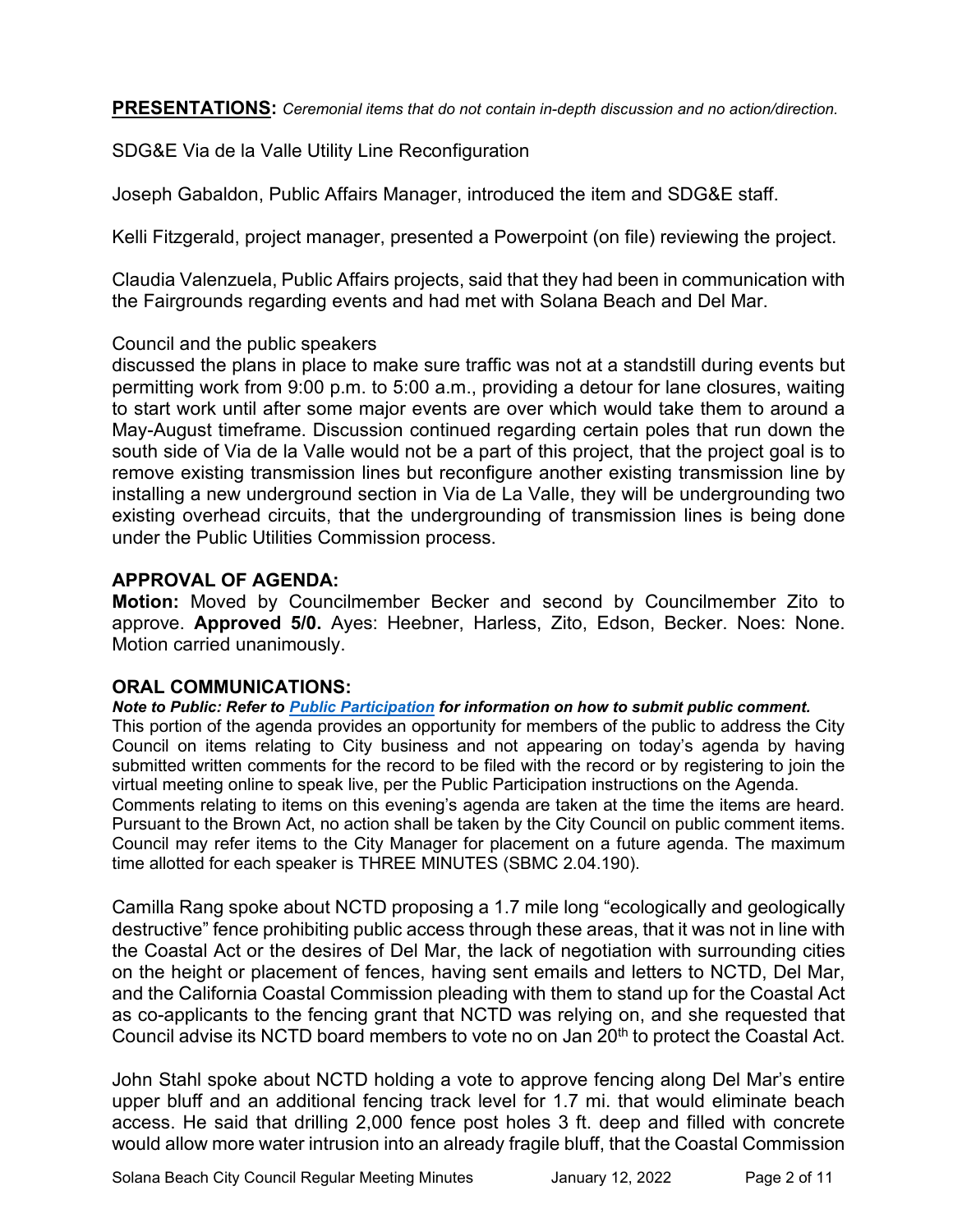issued a letter on January  $5<sup>th</sup>$  that called the north county plan disjointed and ineffective and potentially result in significant adverse impacts to coastal access and recreation, prevent natural erosion of the beach and would disrupt or eliminate pedestrian access. He asked Council to influence anyone who sat on the North County Transit Board to vote no on this ill-conceived fencing plan.

Drew Cady spoke about the proposed "damaging of the natural landscape" along coastline to fence off the 1.7 mi. of trails along the beach, Del Mar proposing that NCTD limit the installation of fencing from Coast Blvd. at the North end to  $13<sup>th</sup>$  St. and increase safety signage which aligns with the safety records along with the tracks through Del Mar, that NCTD data showed the number of fatal and non-fatal incidents occurring between Coast Blvd. and 13<sup>th</sup> St. was higher than other stretches along the coaster track of north county, and moving forward without a geotechnical or environmental review could ruin the City of Del Mar and public beach access.

Mike Maier spoke about NCTD focusing on improving safety in this area by installing signage and track lights, the fencing of the upper bluff of a residential area that has no current access was overreach and unjustified, installing a fence on the upper bluff would expose dozens of homes to erosion causing a dangerous situation, and NCTD's ability to fence without Coastal Commission approval meant that the Commission will no longer be able to protect the coastline.

Brad Klos presented a PowerPoint (on file) and spoke about wood-smoke contributing to air pollution in Solana Beach, facts of the AQI (Air Quality Index) in different areas of the city, there being no fire wood burning bans in San Diego County, one fireplace in a neighborhood creating more pollution in one hour than 30 cigarettes, a difference with Orange County woodsmoke ban comparing to San Diego County which had no bans, educating residents on how this could affect their health, and considering the creation of a wood pollution ordinance similar to the current noise pollution ordinance.

# **COUNCIL COMMUNITY ANNOUNCEMENTS / COMMENTARY:**

*An opportunity for City Council to make brief announcements or report on their activities. These items are not agendized for official City business with no action or substantive discussion.* 

# **A. CONSENT CALENDAR:** (Action Items) (A.1. - A.9.)

*Note to Public: Refer to Public Participation for information on how to submit public comment.* 

Items listed on the Consent Calendar are to be acted in a single action of the City Council unless pulled for discussion.

Any member of the public may address the City Council on an item of concern by submitting written correspondence for the record to be filed with the record or by registering to join the virtual meeting online to speak live, per the Public Participation instructions on the Agenda. The maximum time allotted for each speaker is THREE MINUTES (SBMC 2.04.190).

Those items removed from the Consent Calendar by a member of the Council will be trailed to the end of the agenda, while Consent Calendar items removed by the public will be discussed immediately after approval of the Consent Calendar.

# **A.1. Register Of Demands.** (File 0300-30)

Recommendation: That the City Council

1. Ratify the list of demands for November 6, 2021 – December 17, 2021.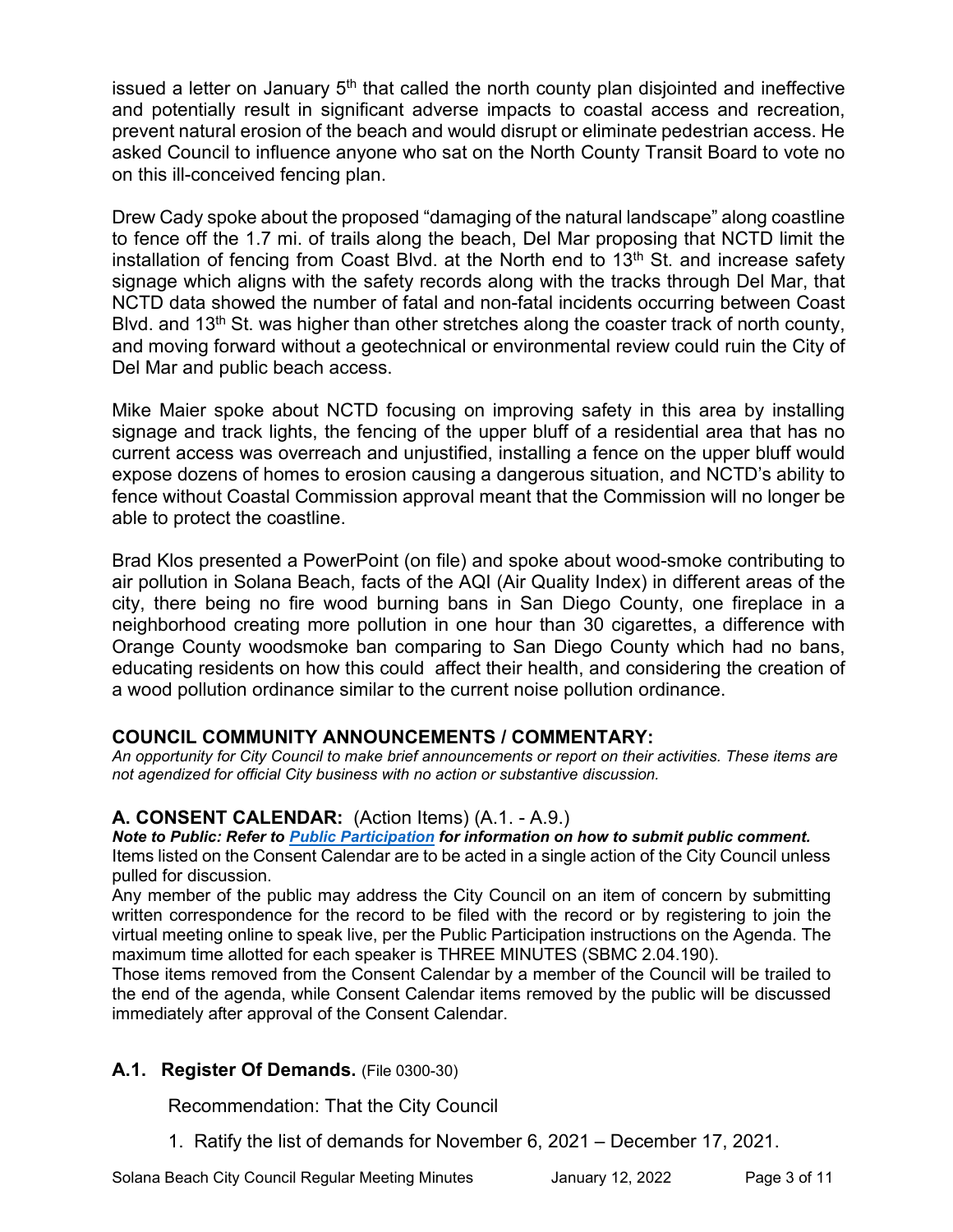#### [Item A.1. Report \(click here\)](https://solanabeach.govoffice3.com/vertical/Sites/%7B840804C2-F869-4904-9AE3-720581350CE7%7D/uploads/Item_A.1._Report_(click_here)_01-12-22_-_O.pdf)

*Posted Reports & Supplemental Docs contain records up to the cut off time, prior to the start of the meeting, for processing new submittals. The final official record containing handouts, PowerPoints, etc. can be obtained through a Records Request to the City Clerk's Office.*

**Motion:** Moved by Deputy Mayor Harless and second by Councilmember Becker to approve. **Approved 5/0.** Ayes: Heebner, Harless, Zito, Edson, Becker. Noes: None. Motion carried unanimously.

#### **A.2. General Fund Budget Adjustments for Fiscal Year 2021/2022.** (File 0330-30)

Recommendation: That the City Council

1. Receive the report listing changes made to the Fiscal Year 2021/2022 General Fund Adopted Budget.

#### [Item A.2. Report \(click here\)](https://solanabeach.govoffice3.com/vertical/Sites/%7B840804C2-F869-4904-9AE3-720581350CE7%7D/uploads/Item_A.2._Report_(click_here)_01-12-22_-_O.pdf)

*Posted Reports & Supplemental Docs contain records up to the cut off time, prior to the start of the meeting, for processing new submittals. The final official record containing handouts, PowerPoints, etc. can be obtained through a Records Request to the City Clerk's Office.*

**Motion:** Moved by Deputy Mayor Harless and second by Councilmember Becker to approve. **Approved 5/0.** Ayes: Heebner, Harless, Zito, Edson, Becker. Noes: None. Motion carried unanimously.

#### A.3. 2022 Council Meeting Schedule. (File 0410-05)

Recommendation: That the City Council

1. Review, edit, and/or approve a 2022 anticipated Council Meeting schedule with proposed cancellations and/or additional meetings.

[Item A.3. Report \(click here\)](https://solanabeach.govoffice3.com/vertical/Sites/%7B840804C2-F869-4904-9AE3-720581350CE7%7D/uploads/Item_A.3._Report_(click_here)_01-12-22_-_O.pdf)

*Posted Reports & Supplemental Docs contain records up to the cut off time, prior to the start of the meeting, for processing new submittals. The final official record containing handouts, PowerPoints, etc. can be obtained through a Records Request to the City Clerk's Office.*

**Motion:** Moved by Deputy Mayor Harless and second by Councilmember Becker to approve. **Approved 5/0.** Ayes: Heebner, Harless, Zito, Edson, Becker. Noes: None. Motion carried unanimously.

#### **A.4. 2020 Sewer & Storm Drain Rehabilitation Project.** (File 1040-26)

Recommendation: That the City Council

- 1. Adopt Resolution **2022-005**:
	- a. Authorizing the City Council to accept, as complete, the 2020 Sewer & Storm Drain Rehabilitation Project, Bid No. 2020-01, performed by Southwest Pipeline & Trenchless Corporation.
	- b. Approving a change order in the amount of \$38,759 with Southwest Pipeline and authorizing the City Manager to execute the change order.
	- c. Authorizing an appropriation of \$14,487 to the project budget unit from the General Fund.
	- d. Authorizing the City Treasurer to amend the Fiscal Year 2021/22 Adopted Budget accordingly.
	- e. Authorizing the City Clerk to file a Notice of Completion.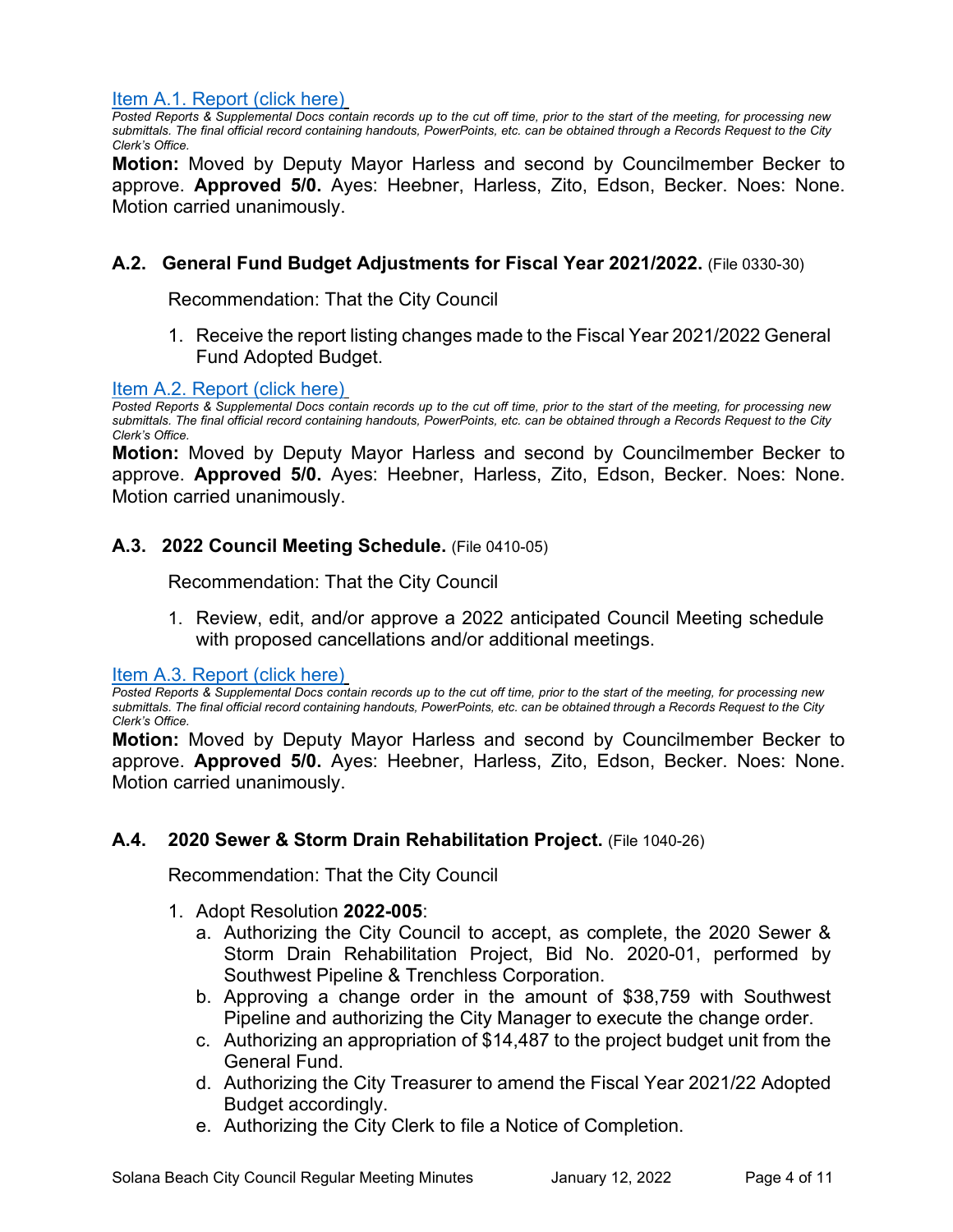[Item A.4. Report \(click here\)](https://solanabeach.govoffice3.com/vertical/Sites/%7B840804C2-F869-4904-9AE3-720581350CE7%7D/uploads/Item_A.4._Report_(click_here)_01-12-22_-_O.pdf)

*Posted Reports & Supplemental Docs contain records up to the cut off time, prior to the start of the meeting, for processing new submittals. The final official record containing handouts, PowerPoints, etc. can be obtained through a Records Request to the City Clerk's Office.*

**Motion:** Moved by Deputy Mayor Harless and second by Councilmember Becker to approve. **Approved 5/0.** Ayes: Heebner, Harless, Zito, Edson, Becker. Noes: None. Motion carried unanimously.

# **A.5. Successor Agency Recognized Obligation Payment Schedule (ROPS) 2022- 23 and Administrative Budget.** (File 0115-30)

Recommendation: That the Successor Agency

- 1. Receive the Successor Agency's enforceable obligations payment information and administrative budget for the period July 1, 2022 to June 30, 2023.
- 2. Adopt **Resolution SA-029** approving the SA Administrative Budget for July 1, 2022 to June 30, 2023.
- 3. Adopt **Resolution SA-030** approving the ROPS 22-23 for July 1, 2022 to June 30, 2023.

# [Item A.5. Report \(click here\)](https://solanabeach.govoffice3.com/vertical/Sites/%7B840804C2-F869-4904-9AE3-720581350CE7%7D/uploads/Item_A.5._Report_(click_here)_01-12-22_-_O(1).pdf)

*Posted Reports & Supplemental Docs contain records up to the cut off time, prior to the start of the meeting, for processing new submittals. The final official record containing handouts, PowerPoints, etc. can be obtained through a Records Request to the City Clerk's Office.*

**Motion:** Moved by Deputy Mayor Harless and second by Councilmember Becker to approve. **Approved 5/0.** Ayes: Heebner, Harless, Zito, Edson, Becker. Noes: None. Motion carried unanimously.

#### **A.6. Community Development Block Grant – Corona Virus (CDBG-CV) Funding for Community Resource Center's Food and Nutrition Center Program.** (File 0390-32)

Recommendation: That the City Council

- 1. Adopt **Resolution 2022-002:**
	- a. Approving the funding allocation of \$29,715 from the CDBG-CV Fund to Community Resource Center to administer the Food and Nutrition Center Program to benefit Solana Beach residents impacted by the Coronavirus pandemic.
	- b. Authorizing the City Manager to submit an application and any other necessary documents to the County to approve the Food and Nutrition Center Program as an authorized use of CDBG-CV funding and get reimbursement.
	- c. Authorizing the City Manager to execute a contract with the County for management and implementation of the CDBG-CV program and such other agreements, memoranda of understanding and documents related thereto.
	- d. After the contract with the County is executed, authorizing the City Manager to execute an agreement with the Community Resource Center in the amount of \$29,715 to administer the Food and Nutrition Center [Program.](https://solanabeach.govoffice3.com/vertical/Sites/%7B840804C2-F869-4904-9AE3-720581350CE7%7D/uploads/Item_A.6._Report_(click_here)_01-12-22_-_O.pdf)

[Item A.6. Report \(click here\)](https://solanabeach.govoffice3.com/vertical/Sites/%7B840804C2-F869-4904-9AE3-720581350CE7%7D/uploads/Item_A.6._Report_(click_here)_01-12-22_-_O.pdf)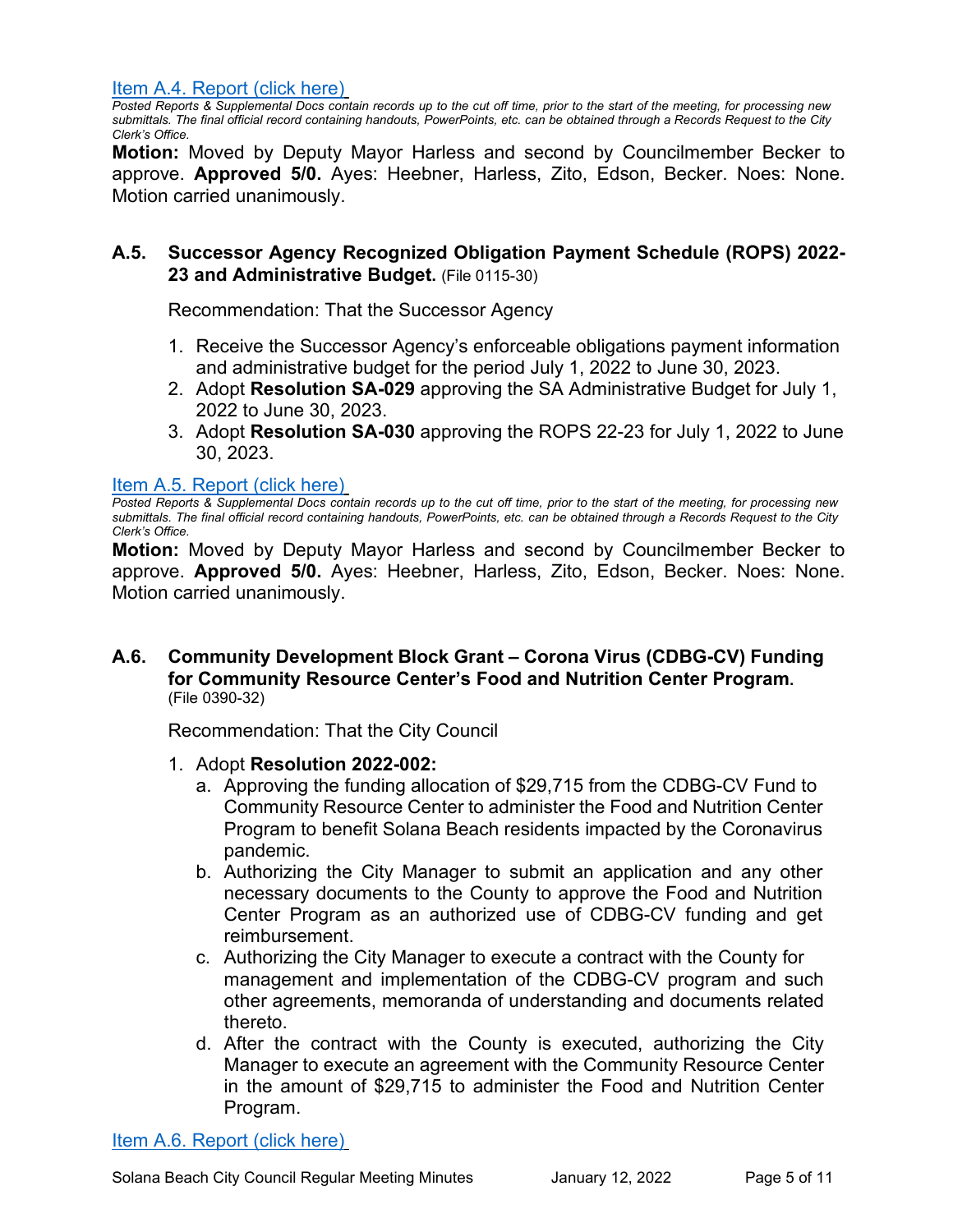*Posted Reports & Supplemental Docs contain records up to the cut off time, prior to the start of the meeting, for processing new submittals. The final official record containing handouts, PowerPoints, etc. can be obtained through a Records Request to the City Clerk's Office.*

**Motion:** Moved by Deputy Mayor Harless and second by Councilmember Becker to approve. **Approved 5/0.** Ayes: Heebner, Harless, Zito, Edson, Becker. Noes: None. Motion carried unanimously.

# **A.7. EDCO Franchise Agreement Amendment.** (File 1030-15)

Recommendation: That the City Council

1. Adopt **Resolution 2022-004** approving Amendment 1 to the EDCO Franchise Agreement to address State organics recycling mandates.

[Item A.7. Report \(click here\)](https://solanabeach.govoffice3.com/vertical/Sites/%7B840804C2-F869-4904-9AE3-720581350CE7%7D/uploads/Item_A.7._Report_(click_here)_01-12-22_-_O.pdf)

*Posted Reports & Supplemental Docs contain records up to the cut off time, prior to the start of the meeting, for processing new submittals. The final official record containing handouts, PowerPoints, etc. can be obtained through a Records Request to the City Clerk's Office.*

**Motion:** Moved by Deputy Mayor Harless and second by Councilmember Becker to approve. **Approved 5/0.** Ayes: Heebner, Harless, Zito, Edson, Becker. Noes: None. Motion carried unanimously.

#### **A.8. State Parks Grant Application for Beach Restoration and Shoreline Erosion.** (File 0610-12)

Recommendation: That the City Council

1. Adopt **Resolution 2022-001** authorizing submittal of a Grant application to the State of California Department of Parks and Recreation, Division of Boating and Waterways and authorize the City Manager to act on behalf of the City of Solana Beach, in consultation with the City Attorney, to negotiate and execute all agreements and amendments necessary to comply with the State Parks, Division of Boating and Waterways grant requirements.

[Item A.8. Report \(click here\)](https://solanabeach.govoffice3.com/vertical/Sites/%7B840804C2-F869-4904-9AE3-720581350CE7%7D/uploads/Item_A.8._Report_(click_here)_01-12-22_-_O.pdf)

*Posted Reports & Supplemental Docs contain records up to the cut off time, prior to the start of the meeting, for processing new submittals. The final official record containing handouts, PowerPoints, etc. can be obtained through a Records Request to the City Clerk's Office.*

**Motion:** Moved by Deputy Mayor Harless and second by Councilmember Becker to approve. **Approved 5/0.** Ayes: Heebner, Harless, Zito, Edson, Becker. Noes: None. Motion carried unanimously.

#### **A.9. Local Emergency Teleconferencing.** (File 0240-25)

Recommendation: That the City Council

1. Adopt **Resolution 2022-008** authorizing remote teleconference meetings of the legislative bodies of the City for the period of January 12, 2022 through February 11, 2022 pursuant to the new provisions of the Brown Act.

#### [Item A.9. Report \(click here\)](https://solanabeach.govoffice3.com/vertical/Sites/%7B840804C2-F869-4904-9AE3-720581350CE7%7D/uploads/Item_A.9._Report_(click_here)_01-12-22_-_O.pdf)

*Posted Reports & Supplemental Docs contain records up to the cut off time, prior to the start of the meeting, for processing new submittals. The final official record containing handouts, PowerPoints, etc. can be obtained through a Records Request to the City Clerk's Office.*

**Motion:** Moved by Deputy Mayor Harless and second by Councilmember Becker to approve. **Approved 5/0.** Ayes: Heebner, Harless, Zito, Edson, Becker. Noes: None. Motion carried unanimously.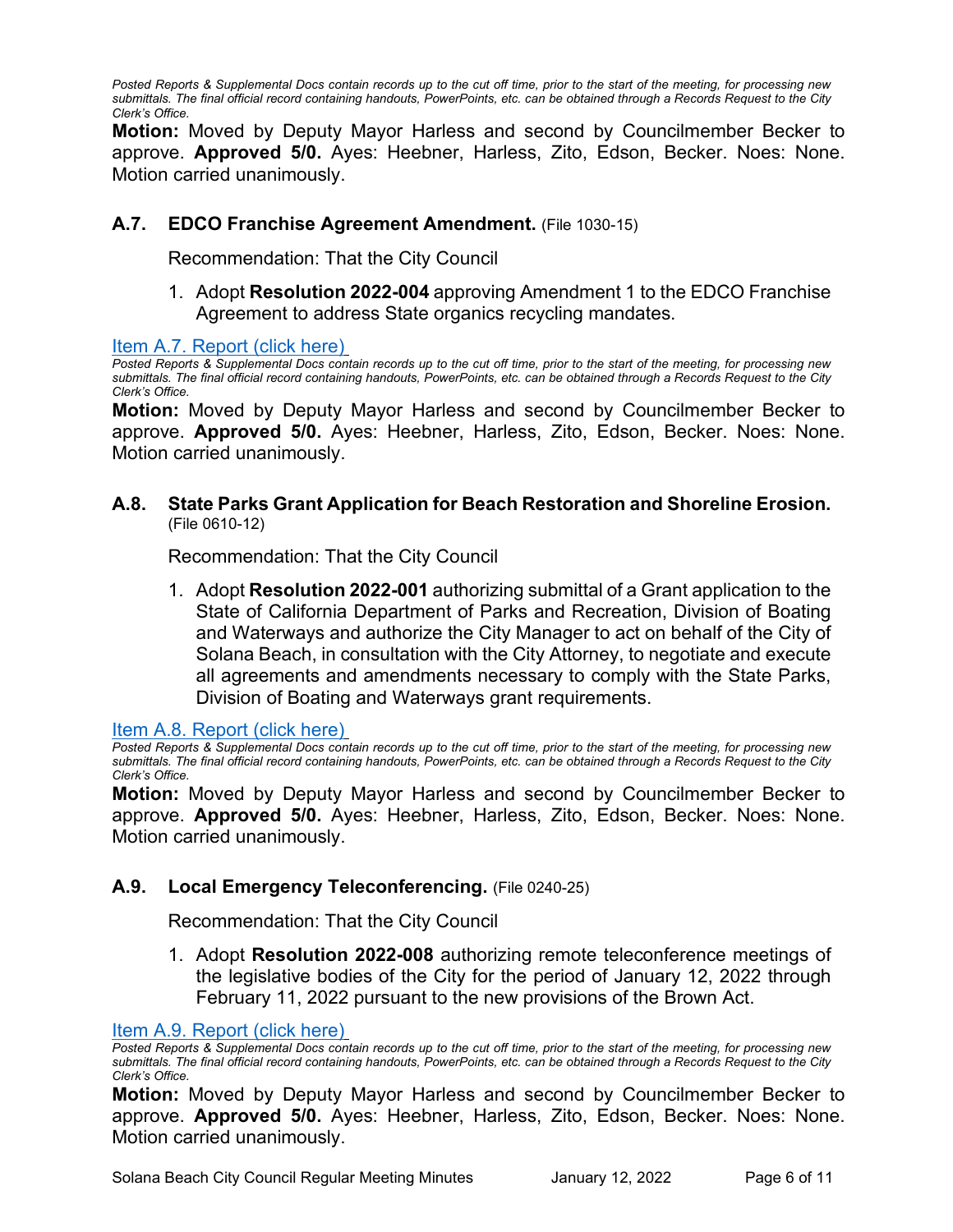# **D. PUBLIC HEARINGS:** (D.1.)

*Note to Public: Refer to Public Participation for information on how to submit public comment.*  Any member of the public may address the City Council on an item of concern by submitting written correspondence for the record to be filed with the record or by registering to join the virtual meeting online to speak live, per the Public Participation instructions on the Agenda. The maximum time allotted for each speaker is THREE MINUTES (SBMC 2.04.190).

### **D.1. Redistricting Process.** (File 0430-60)

Recommendation: That the City Council

- 1. Receive Staff Report.
- 2. Conduct second public hearing.
- 3. Review submitted draft maps; and/or
- 4. Provide instructions to demographic consultant.

#### [Item D.1. Report \(click here\)](https://solanabeach.govoffice3.com/vertical/Sites/%7B840804C2-F869-4904-9AE3-720581350CE7%7D/uploads/Item_D.1._Report_(click_here)_01-12-22_-_O.pdf)

[Item D.1. Supplemental Docs \(upd 1-12-22](https://solanabeach.govoffice3.com/vertical/Sites/%7B840804C2-F869-4904-9AE3-720581350CE7%7D/uploads/Item_D.1._Supplemental_Docs_(upd_1-12_at_1257pm).pdf) at 12:57pm)

*Posted Reports & Supplemental Docs contain records up to the cut off time, prior to the start of the meeting, for processing new submittals. The final official record containing handouts, PowerPoints, etc. can be obtained through a Records Request to the City Clerk's Office.*

Greg Wade, City Manager, introduced the item.

Shannon Kelly presented a PowerPoint (on file).

Council, Staff, and Consultant discussed Maps 101 and 102, why the change in population was not taken from District 3 and allocating it to District 2, that the initial draft maps were created making the fewest or minimal changes to the current districts and then looking for further direction for District 2 and 3 from Council.

Tracy Richmond stated that he and Gary Martin submitted a letter proposing a map they labeled 100A that constituted minimal changes for District 2 and District 3, that preserved the core of the existing districts, and that he did not support maps that divided neighborhoods as it changed the 2 Districts that needed to be balanced and created unnecessary changes to District 4 and 1.

Vicky Driver said that she was speaking for Santa Fe Hills HOA and requesting a total of 408 neighborhood homes to be considered as a community of interest, that they should be considered geographically contiguous in one Council district, the current Districts have their HOA in District 1 and District 4, that they would like to be included with other HOA's on the east side of I-5, and asked Council to consider this change as they proceed with the revised districting procedures.

Council, Staff, and Consultant discussed the possibilities for shifting population from District 3 to District 2, take two communities of interest into consideration who didn't have their needs met which were Santa Fe Hills HOA and Blufftop condos as they believe they have representation, that Districts were interested in sharing the train station, the coastline, San Dieguito Park, School, and trying to keep HOA's together. They discussed that redistricting was made in an effort to meet criteria that included having multiple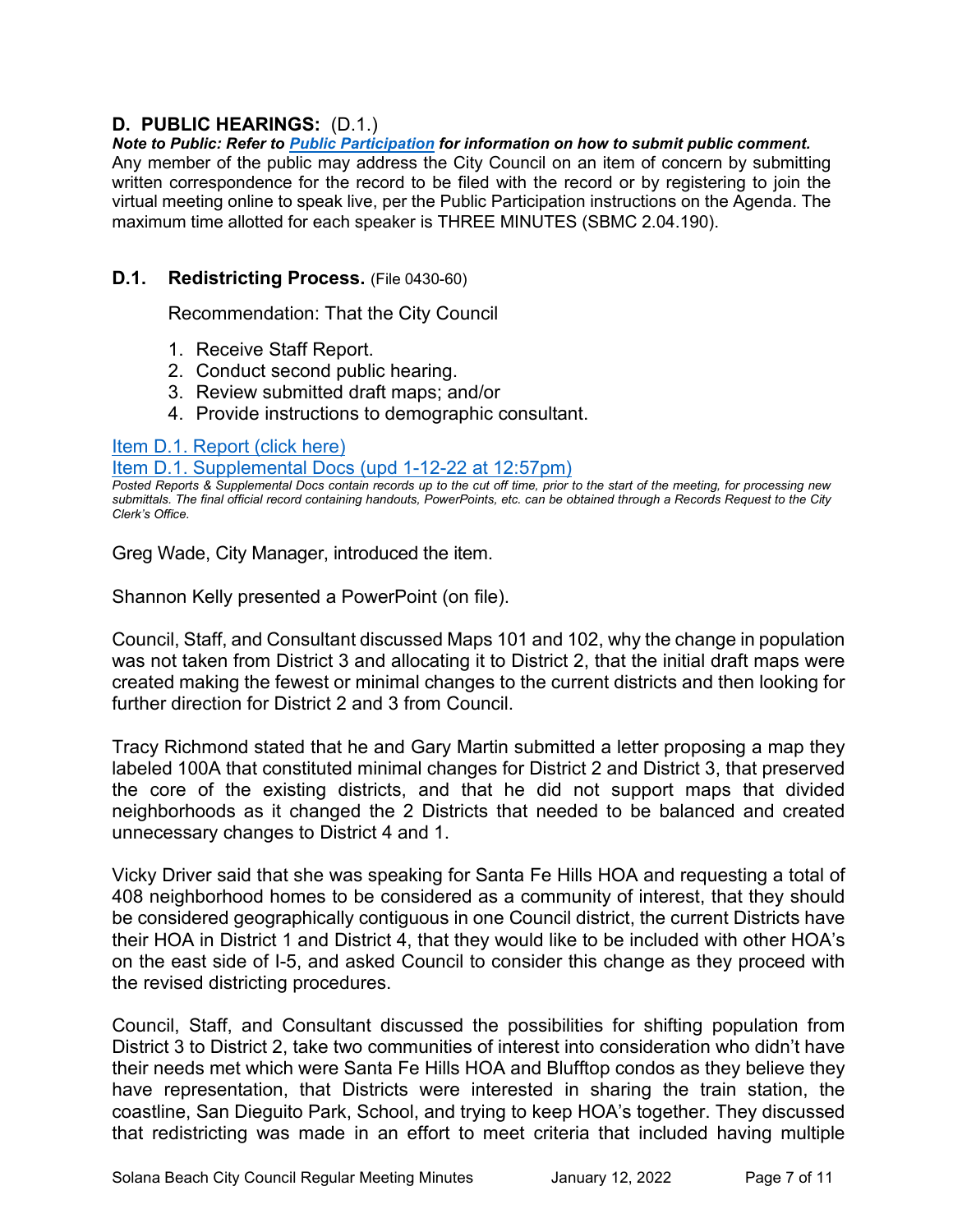districts along the coast, freeway, commercial zones, keeping HOA's intact, along with La Colonia in a single district.

Council discussed providing more time to the public for review and submittals by moving the next redistricting meeting from February  $23<sup>rd</sup>$  to March  $9<sup>th</sup>$ .

Council reached consensus to move the next re-districting meeting to March 9th.

Mayor Heebner recessed the meeting at 7:15 p.m. for a break and reconvened at 7:25 p.m.

# **B. PUBLIC HEARINGS:** (B.1. – B.2.)

*Note to Public: Refer to Public Participation for information on how to submit public comment.* 

Any member of the public may address the City Council on an item of concern by submitting written correspondence for the record to be filed with the record or by registering to join the virtual meeting online to speak live, per the Public Participation instructions on the Agenda. The maximum time allotted for each speaker is THREE MINUTES (SBMC 2.04.190).

An applicant or designee(s) for a private development/business project, for which the public hearing is being held, is allotted a total of fifteen minutes to speak, as per SBMC 2.04.210. A portion of the fifteen minutes may be saved to respond to those who speak in opposition. All other speakers have three minutes each.

After considering all of the evidence, including written materials and oral testimony, the City Council must make a decision supported by findings and the findings must be supported by substantial evidence in the record.

# **B.1. Public Hearing Continued: 211 Ocean St., Applicant: Blakely, Case: DRP21- 004/ SDP21-004.** (File 0600-40)

The proposed project meets the minimum zoning requirements under the SBMC, may be found to be consistent with the General Plan and may be found, as conditioned, to meet the discretionary findings required as discussed in this report to approve a DRP and SDP. Therefore, Staff recommends that the City Council:

- 1. Conduct the continued Public Hearing: Report Council Disclosures, Receive Public Testimony, and Close the Public Hearing.
- 2. Find the project exempt from the California Environmental Quality Act pursuant to Section 15303 of the State CEQA Guidelines; and
- 3. If the City Council makes the requisite findings and approves the project, adopt **Resolution 2021-128** conditionally approving a DRP and SDP to demolish a single-family residence, construct a replacement two-story, single-family residence with an attached two-car garage, and perform [associated site improvements at 211 Ocean Street, Solana Beach.](https://solanabeach.govoffice3.com/vertical/Sites/%7B840804C2-F869-4904-9AE3-720581350CE7%7D/uploads/Item_B.1._Report_(click_here)_01-12-22_-_O.pdf)

Item [B.1. Report \(click here\)](https://solanabeach.govoffice3.com/vertical/Sites/%7B840804C2-F869-4904-9AE3-720581350CE7%7D/uploads/Item_B.1._Report_(click_here)_01-12-22_-_O.pdf)

[Item B.1. Updated Report #1 \(added 1-12-22\)](https://solanabeach.govoffice3.com/vertical/Sites/%7B840804C2-F869-4904-9AE3-720581350CE7%7D/uploads/Item_B.1._Updated_Report_1_-_1-12-22_(845am).pdf)

[Item B.1. Supplemental Docs \(upd.](https://solanabeach.govoffice3.com/vertical/Sites/%7B840804C2-F869-4904-9AE3-720581350CE7%7D/uploads/Item_B.1.Supplemental_Docs_(upd_1-12_at_1045am)_-_O.pdf) 1-12-22 at 10:45am)

Greg Wade, City Manager, introduced the item that was continued from the November 10, 2021 Council meeting.

*Posted Reports & Supplemental Docs contain records up to the cut off time, prior to the start of the meeting, for processing new submittals. The final official record containing handouts, PowerPoints, etc. can be obtained through a Records Request to the City Clerk's Office.*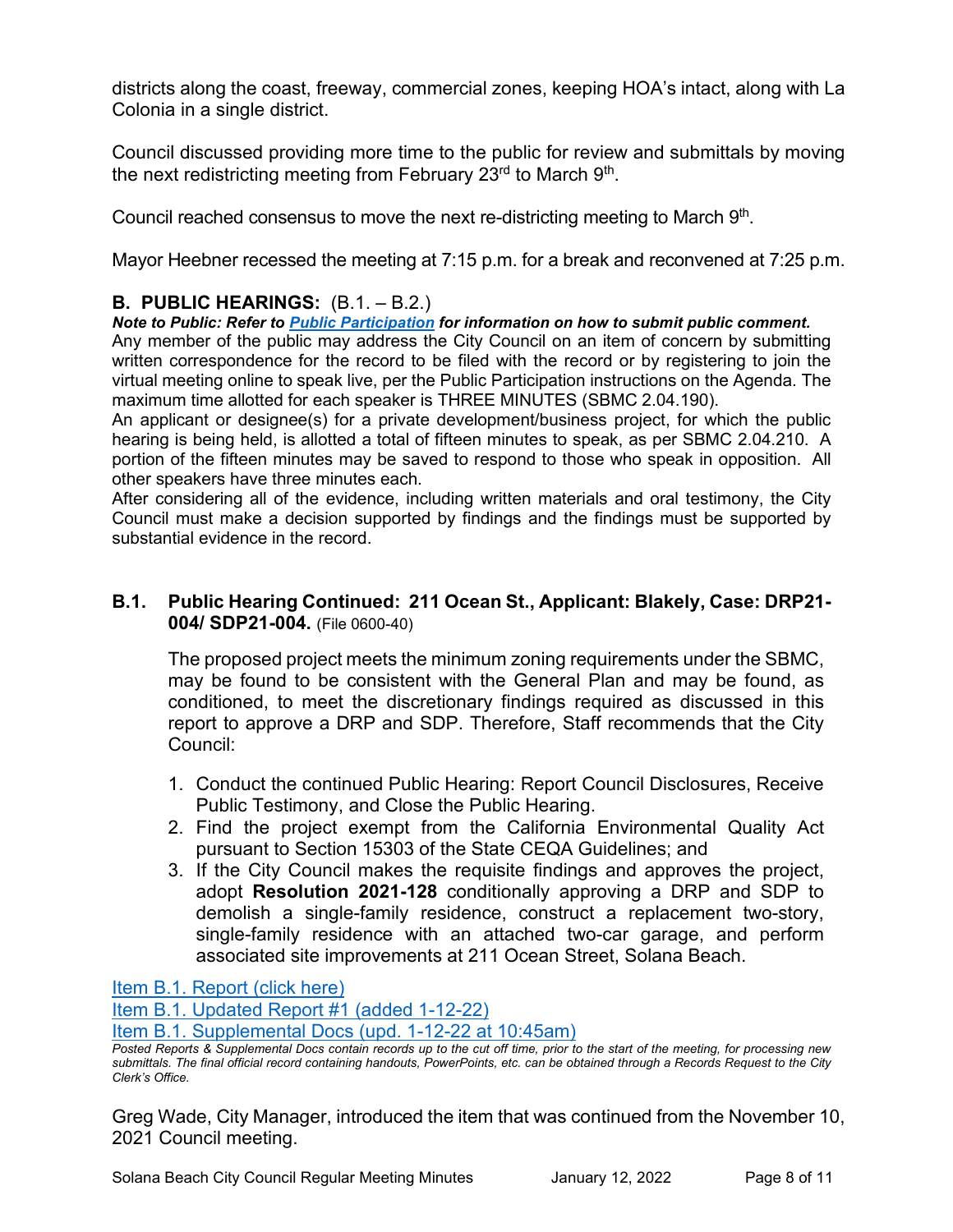Katie Benson, Sr. Planner, presented a PowerPoint (on file).

Mayor Heebner opened the public hearing.

Council disclosures.

Council and Staff discussed the SDP waiver, view impairments, and View Assessment Commission noticing.

Ford Blakely, Applicant, presented a PowerPoint (on file) reviewing the changes to the project.

Michelle Stribling said that she lived across the street, that she saw the impact of the proposed southeastern deck that was still very large and looked into Ms. Carome's home, that would block the light to her home, and looked down into the privacy of her home.

Julie Hamilton (time donated by Asli Carome and Ronald Everett) presented a PowerPoint (on file) reviewing the remaining issues from the proposed project that would impact the neighbor's privacy, a significant shadowing effect on Ms. Carome's home, an outdoor living space of 1,140 sq. ft., the bulk and scale, and options to remove the second-floor balcony or move it further back to reduce the privacy issue and lessen the bulk and scale.

Dave Babbe said that he lived east of the Blakely's home, that he agreed with the issues of bulk and scale and impacts on privacy, that it would interfere with the light to his home in the afternoon in the backyard and the house, and recommended that Council approve the project with the two modifications proposed by Ms. Hamilton

Monty James said that he was a local real estate agent who had managed Ms. Carome's home for the last few years while she was away working and that he agreed with the recent speakers that the large deck would negatively impact Ms. Carome's home value.

Erin McBriar said that she supported the Blakely's project, she lived west of the project, that they were able to compromise and share in the cost of a mutually beneficial wall between their properties, that the Blakely's had been proactive showing the plans before story poles where erected, and that their new plan of pulling back the deck was a good compromise to that side of the house.

Ford Blakely, Applicant, (rebuttal time) said that they had focused on removing chimneys, raising windows, moving back the deck in line with the roofline, that the daylight planes were in compliance with the City regulations preserving plenty of abundant daylight, that they had worked with the neighbors to accommodate their concerns, they had received support with no comments from neighbors, and that most of the issues presented now were new. He said that in their initial conversion with Ms. Carome she has expressed her thoughts that they had blocked her ability to build a roof deck, which was not true since the City did not grant her the roof deck, that they had asked Ms. Carome for a small change when she submitted her deck proposal when she made it, they retracted their view claim, and that her prior roof deck proposal would have looked onto their property if it had been built.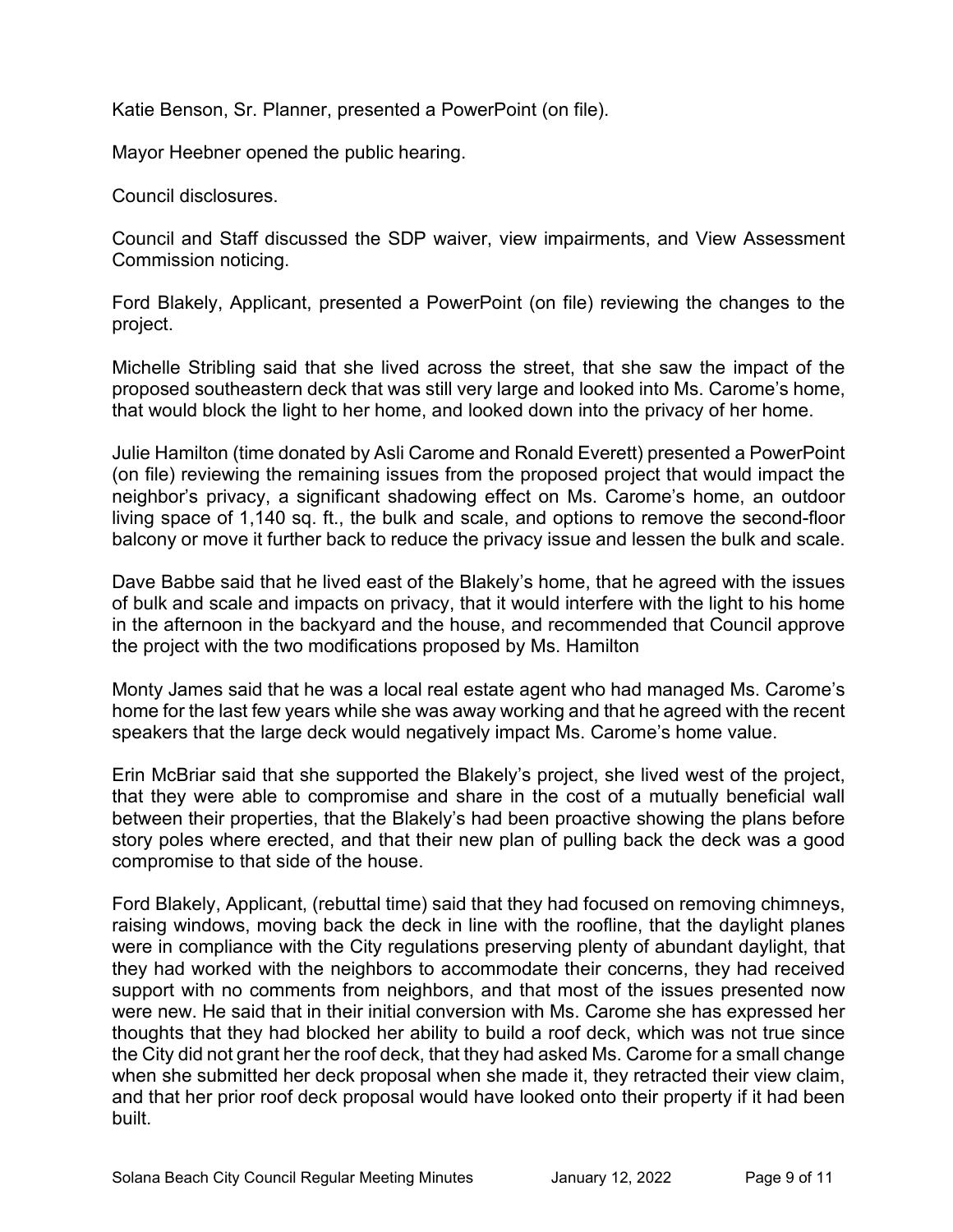Johanna Canlas, City Attorney, said that the resolution that outlined the specific findings that the Council was required to make, that privacy was not included nor required to be protected, that there was no right to privacy, and that Council can take it into consideration with the bulk, mass, and scale.

Council, Staff, and Applicant discussed how privacy does not fall into the findings of projects, concerns about bulk and scale, making further adjustments so the 2<sup>nd</sup> story deck so as not to overpower the neighbors on the east side, the Applicant's efforts to make some changes in response to the prior Council meeting, to consider removing the cover over the deck, moving back the 2<sup>nd</sup> story deck 10 ft. or more, the Architect needing further time to review to see if and how this could be done to maintain aesthetics, pulling back the 2<sup>nd</sup> story would help reduce the bulk, mass, and scale of the outside covered decks, and whether to vote on the existing project or continue the item for time to redesign.

**Motion:** Moved by Councilmember Edson and second by Deputy Mayor Harless **to continue the public hearing until February 9, 2022.**

**Approved 5/0.** Ayes: Heebner, Harless, Zito, Edson, Becker. Noes: None. Motion carried unanimously.

# **B.2. Public Hearing: 135 S. Sierra Ave., Applicant: Las Brisas Homeowners Association, Case: DRP21-012, SDP21-014.** (File 0600-40)

The proposed project meets the minimum zoning requirements under the SBMC, may be found to be consistent with the General Plan and may be found, as conditioned, to meet the discretionary findings required as discussed in this report to approve a DRP and SDP. Therefore, Staff recommends that the City Council:

- 1. Conduct the Public Hearing: Open the Public Hearing, Report Council Disclosures, Receive Public Testimony, and Close the Public Hearing.
- 2. Find the project exempt from the California Environmental Quality Act pursuant to Section 15303 of the State CEQA Guidelines; and
- 3. If the City Council makes the requisite findings and approves the project, adopt **Resolution 2022-007** conditionally approving a DRP and SDP to add an elevator to an existing multi-family residential development at 135 S. Sierra Ave[nue, Solana Beach.](https://solanabeach.govoffice3.com/vertical/Sites/%7B840804C2-F869-4904-9AE3-720581350CE7%7D/uploads/Item_B.2._Report_(click_here)_01-12-22_-_O.pdf)

[Item B.2. Report \(click here\)](https://solanabeach.govoffice3.com/vertical/Sites/%7B840804C2-F869-4904-9AE3-720581350CE7%7D/uploads/Item_B.2._Report_(click_here)_01-12-22_-_O.pdf)

[Item B.2. Supplemental Docs \(upd.](https://solanabeach.govoffice3.com/vertical/Sites/%7B840804C2-F869-4904-9AE3-720581350CE7%7D/uploads/Item_B.2._Supplemental_Docs_(upd._1-12-22_515pm)_-_O.pdf) 1-12-22 at 5:15pm)

*Posted Reports & Supplemental Docs contain records up to the cut off time, prior to the start of the meeting, for processing new submittals. The final official record containing handouts, PowerPoints, etc. can be obtained through a Records Request to the City Clerk's Office.*

Greg Wade, City Manager, introduced the item.

Joe Lim, Community Development Dir., presented a PowerPoint (on file).

Mayor Heebner opened the public hearing.

Council disclosures.

Brian Caine, Applicant, said that they were available for questions.

Solana Beach City Council Regular Meeting Minutes January 12, 2022 Page 10 of 11